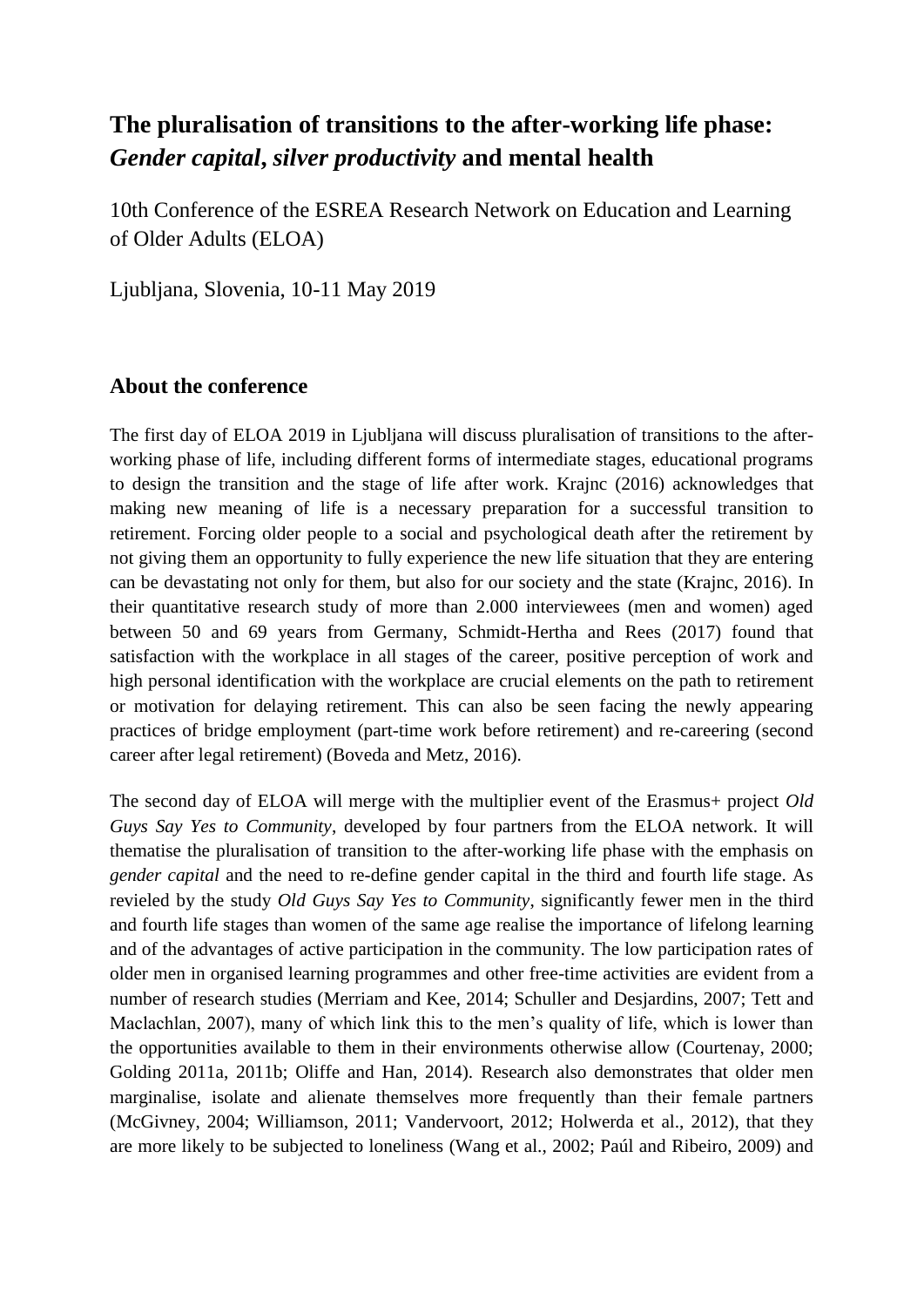that they increasingly rely on their wives and life partners, depending on them emotionally as well as in terms of care, etc. (Vandervoort, 2012; Dettinger and Clarkberg, 2002).

### **Read more about the conference**

The transition from employment to retirement in Europe has significantly changed in last three decades. Not only are years of service extending and the retirement age increasing, but pensions are also falling and they no longer guarantee decent life in many European countries. Retirement is a breaking point in a variety of ways: psychologically, it is seen as a developmental task, as a longer-term process, or a critical life event (Filipp and Olbrich, 1986), sociologically, the loss of identifying activities points to the loss of self, the loss of worthwhile projects that reflected one's personality, also the loss of the meaning of life (Wijngaarden, Leget and Gossensen, 2015), and primarily as 'a significant cut in their biographies' (Schmidt-Hertha and Rees, 2017) that used to define men more but nowadays, because of their higher levels of employment, strongly defines women, too. Despite all the facts and research and with the clear transformations in social life and the increasingly more present re-definitions of *gender identity* and *gender capital*, politicians and the wider society in many countries (particularly in eastern Europe with no institutionalized pre-retirement programmes etc.) pretend that retirement is not a relevant or noteworthy change.

Krajnc (2016) acknowledges that making new meaning of life is a necessary preparation for a successful transition to retirement. Forcing older people to a social and psychological death after the retirement by not giving them an opportunity to fully experience the new life situation that they are entering can be devastating not only for them, but also for our society and the state (Krajnc, 2016). In their quantitative research study of more than 2.000 interviewees (men and women) aged between 50 and 69 years from Germany, Schmidt-Hertha and Rees (2017) found that satisfaction with the workplace in all stages of the career, positive perception of work and high personal identification with the workplace are crucial elements on the path to retirement or motivation for delaying retirement. This can also be seen facing the newly appearing practices of bridge employment (part-time work before retirement) and re-careering (second career after legal retirement) (Boveda and Metz, 2016). 'Facing a pluralisation of transitions to the after-working phase of life, including different forms of intermediate stages, educational programs to design the transition and the stage of life after work, seems to be more relevant than ever.' (Schmidt-Hertha and Rees, 2017, 51)

Also unpaid work and volunteering can be vital to the quality of older adults' lives, especially if they can find self-realisation in such activities. Numerous longitudinal studies demonstrate a positive impact of volunteering on the quality of life (Moen, Dempster-McClain and Williams, 1992; Musick, Herzog and House, 1999; Van Willigen, 2000), while some studies evaluate it economically (Goth and Småland, 2014), proving that older adults are not only factors in the social development, but also economically relevant supporters and enormously important contributors to the community.

From above presented starting points, ELOA 2019 will study and discuss the following themes: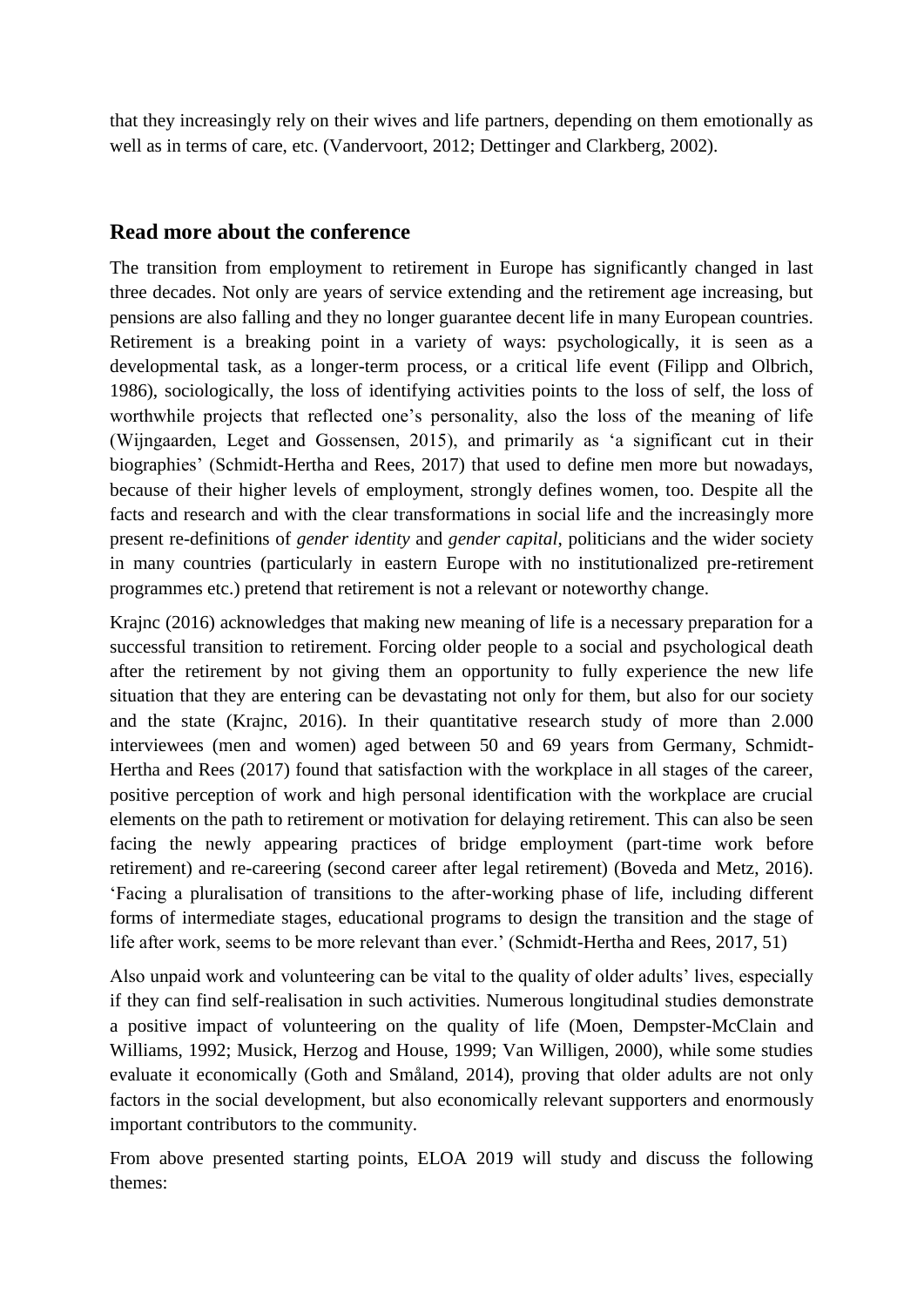Theme 1: *Silver productivity and lifelong learning***: Re-careering, bridge employment,** s**ilver economy, survival strategies, autonomous work/productivity in later life etc.** 

### Theme 2:*Transitions to retirement***: Evaluation of the pre-retirement programs, retirement as a significant cut in senior's biographies, doing retirement<sup>1</sup> , etc.**

Besides already definded themes, 10th Conference of the ELOA will merge with the multiplier event of the Erasmus+ project *Old Guys Say Yes to Community*, developed by four partners from the ELOA network.<sup>2</sup> It will thematise the pluralisation of transition to the afterworking life phase with the emphasis on *gender capital* and the need to re-define gender capital in the third and fourth life stage. As revieled by the study *Old Guys Say Yes to Community*, significantly fewer men in the third and fourth life stages than women of the same age realise the importance of lifelong learning and of the advantages of active participation in the community. The low participation rates of older men in organised learning programmes and other free-time activities are evident from a number of research studies (Merriam and Kee, 2014; Schuller and Desjardins, 2007; Tett and Maclachlan, 2007), many of which link this to the men's quality of life, which is lower than the opportunities available to them in their environments otherwise allow (Courtenay, 2000; Golding 2011a, 2011b; Oliffe and Han, 2014). Research also demonstrates that older men marginalise, isolate and alienate themselves more frequently than their female partners (McGivney, 2004; Williamson, 2011; Vandervoort, 2012; Holwerda et al., 2012), that they are more likely to be subjected to loneliness (Wang et al., 2002; Paúl and Ribeiro, 2009) and that they increasingly rely on their wives and life partners, depending on them emotionally as well as in terms of care, etc. (Vandervoort, 2012; Dettinger and Clarkberg, 2002).

Various statistical data, too, confirm that older men are less active than women. The largest discrepancy, in women's favour, in participation in the community programmes of active ageing in the countries monitored by Eurostat found are in Sweden (14%), Denmark (9.9%), Finland (7.7%), Iceland (7%), Estonia (5.5%) and France (4.9%) (Eurostat, 2017). Although men are more active than women in Croatia, Germany, Turkey and Switzerland, the difference is practically negligible (between 0.2 and 0.6%) (Eurostat, 2017) and should be considered from cultural and religious aspects – but mainly through *gender capital.*<sup>3</sup> The discrepancy in Slovenia is 3% in women's favour (Eurostat, 2017), but men's participation in

**<sup>.</sup>** <sup>1</sup> See Wanka et al. 2018

<sup>2</sup> Erasmus+, Strategic Partnership for Adult Education, agreement number: 16-KA204-021604, case number: KA2-AE-9/16 run by the University of Ljubljana and in collaboration with the Slovenian Association of Adult Educators, the University of Algarve (Portugal), the University of Wrocław (Poland), Tallinn University and the Association of Estonian Adult Educators – ANDRAS (Estonia). The project has been coordinated, since September 2016. The aim of the research was to find out how to improve the participation of older men (aged 60 years or more) in the local community and, in particular, how to encourage older men's socialisation, informal learning and inclusion in the organisations which are not primarily meant for education and learning in the third and fourth life stages

<sup>3</sup> According to Huppatz and Goodwin (2013), *gender capital* may be an extremely useful concept for exploring men's and women's movement through occupational social spaces, and thus sheds light on the continuity and reproduction of occupational segregation.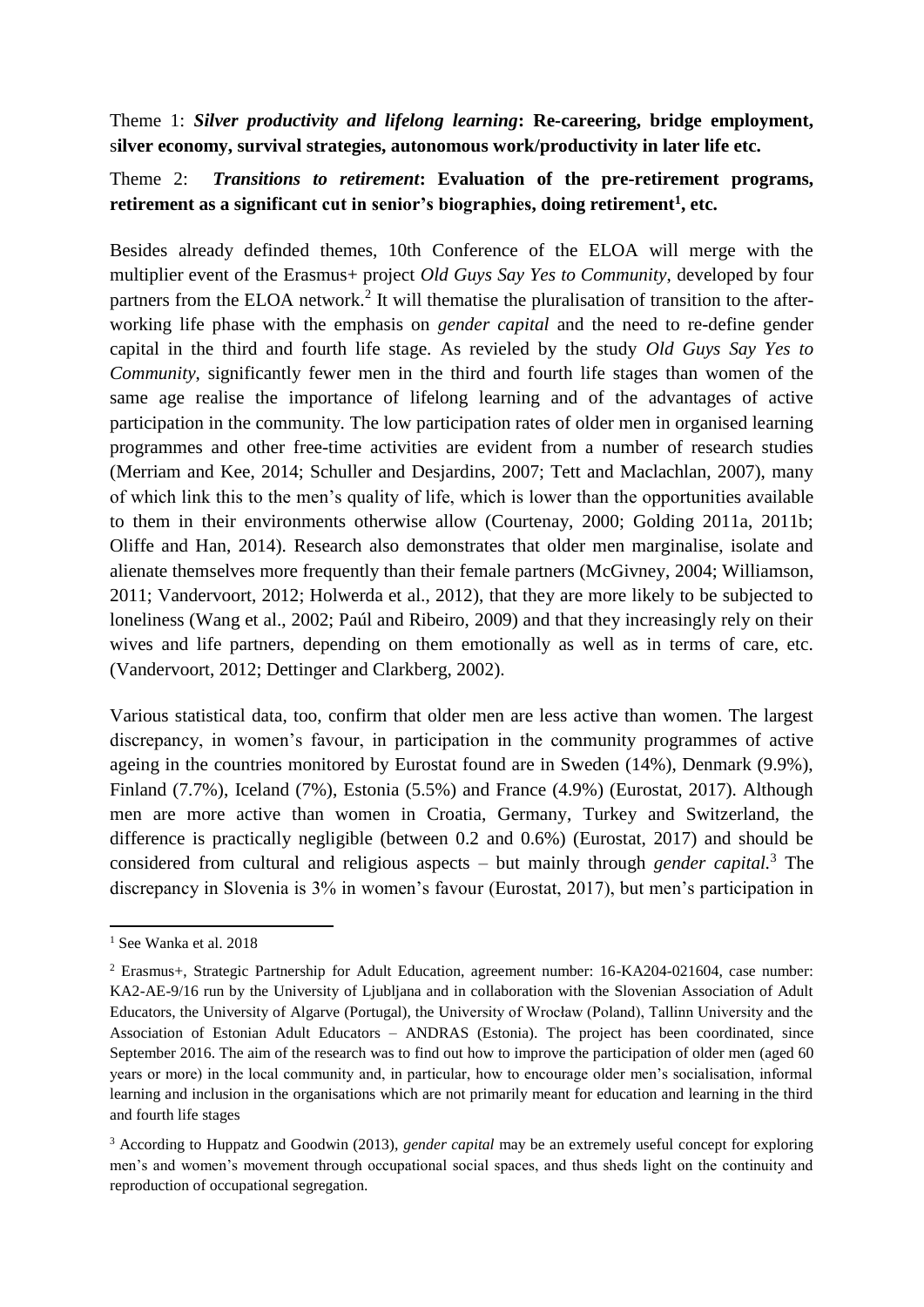various organised programmes of active ageing is substantially more limited: the average share of men in Activity Day Centres in Ljubljana is 15%, while Adult Education Centres and the Third Age University are similarly perceived as predominantly women's organisations managed by women. The reasons for men's non-participation in the existing activities are, among others, the feminisation of the learning programmes and their staff (Carragher and Golding, 2015; Owens, 2000), the negative perception of their schooling in the past (Mark and Golding, 2012; McGivney, 1999, 2004), the weakening of cognitive and social capital, which is part of the ageing process and which determines men more than women (Merriam and Kee, 2014; Schuller and Desjardins, 2007; Tett and Maclachlan, 2007), etc.

In view of all the reasons it is important to establish why older men in a number of countries, including Slovenia, have been, essentially speaking, excluded as relevant participants in society, because the consequences of their marginalisation are dramatic. The men's exclusion and inactivity in the third and fourth life stages have a significant impact on the quality of their lives, on cognitive and mental capital (Golding, 2011a, 2011b, Foresight Mental Capital and Wellbeing Project, 2008), on emotional well-being (Williamson, 2011) and, of course, most importantly, on their health (Coutenay, 2000; Giles et al., 2005; Golden, Conroy and Lawlor, 2009; Schmidt-Hertha and Rees, 2017). Numerous social factors strongly influence health quality, too. In their meta-analytic review of 148 studies, Holt-Lunstad, Smith and Layton (2010) concluded that individuals with sufficient interpersonal relationships have a 50% increased likelihood of survival compared to those who are lonely.

Among the best examples of men's (self-)organisation and its advantages scientific literature quotes the development of the Men's Sheds mass movement in Australia (Golding, 2015; Golding, Mark and Foley, 2014), which has spread to Ireland, Scandinavia, the USA and Canada. Many researchers of men's sheds have demonstrated, similarly to the findings of the *Old Guys* project, that men need (self-organised) spaces in which they can substitute for the lack of performance (the 'career of male domination') that is so important to them. There they can overcome the fear of having to prove themselves (again) and/or admit to not having their previous roles and adapt to the new ones (Gregorčič, Jelenc Krašovec, Radovan and Močilnikar, 2018). Most of all, however, they can mutually strengthen their mental capital – in addition to the already emphasised positive aspects of active ageing (Lum and Lightfoot, 2005; Ybarra et al., 2008; Williamson, 2011), the sense of belonging and the community (Goth and Småland, 2014), they can empower one another and, last but not least, prove to themselves that they are still needed and valued in contemporary society (Gottlieb and Gillespie, 2008).

The scientific and professional research suggests the need for men's clubs, men's sheds, men's spaces and activities, men's counselling centres and even safe houses where men can socialise with each other (Reynolds, Mackenzie, Medved and Roger, 2015) and mutual support and where they can self-organise and redefine *masculine capital* to achieve older men's empowerment, etc. (Hanlon, 2012; Ribeiro, Paúl and Nogueira, 2007; Carragher and Golding, 2015; Huppatz and Goodwin, 2013; Jelenc Krašovec and Radovan, 2014). Additionally, in many countries instead of developing plurality of transitions to retirement with part-time or occasional employment, older adults are forced to work illegally because of poverty and adopt other survival strategies. Various studies indicate numerous ways of being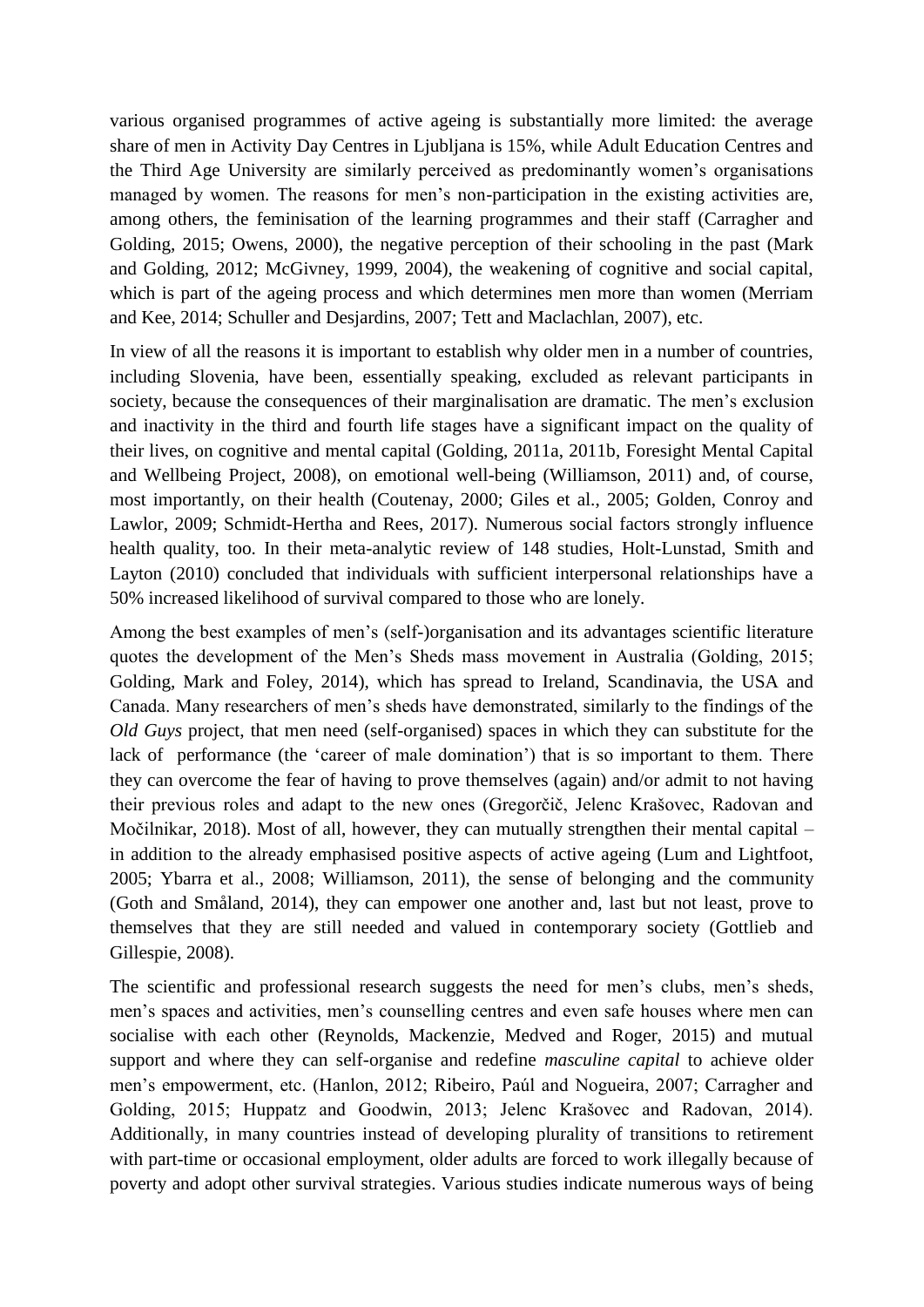an old guy in contemporary societies as well as many tendencies towards a redefinition of *gender capital*, work (employment) and retirement.

From above presented outlines of the *Old Guys* project, ELOA 2019 will study and discuss the following themes:

**Theme 3: Re-defining masculine and feminine capital after the retirement and the importance of learning, doing and creating for mental health**

#### **Theme 4: The role of community participation and engagement after the retirement**

Academic contributions addressing one or more of the topics mentioned above are cordially welcome.

Prepared by dr. Marta Gregorčič & dr. Bernhard Schmidt-Hertha

#### **References**

Boveda, I., and Metz, A. J. (2016). Predicting end-of-career transition for baby boomers nearing retirement age. *Career Development Quarterly*, 64(2), 153-168.

Carragher, L. and Golding, B. (2015). Older men as learners: Irish men's sheds as an intervention, *Adult Education Quarterly 65* (2), 152-168.

Courtenay, W. H. (2000). Construction of masculinity and their influence on men's well-being: a theory of gender and health. *Social Science and Medicine*, 50, 1385-1401.

Dettinger, E., and Clarkberg, M. (2002). Informal caregiving and retirement timing among men and women: Gender and caregiving relationships in late midlife. *Journal of Family Issues,* 23(7), 857-879.

Eurostat (2017). Adult participation in learning by gender (%), available at: http://ec.europa.eu/eurostat/tgm/table.do?tab=table&init=1&plugin=1&lang

Eurostat (2018). Datas available at: http://ec.europa.eu/eurostat/data/database

Foresight Mental Capital and Wellbeing Project (2008). *Final project report: Executive summary*. London. England: Government Office for Science.

Filipp, S. H., and Olbrich, E. (1986). Human development across the life span: Overview and highlights of the psychological perspective. In A. B. Sorensen, F. E. Weinert, & L. R. Sherrod (Eds.), *Human development and the life course: Multi-disciplinary perspective* (pp. 343-375). Hillsdale, NJ: Lawrence Eribaum.

Gregorčič, M., Jelenc Krašovec, S., Radovan, M., and Močilnikar, Š. (2018). Recommendation letters for local community authorities in Slovenia. Available at: http://oldguys.splet.arnes.si/research/recommendation-letters/

Giles, L. C., Glonek, G. F. V., Luszcz, M. A., and Andrews, G. R. (2005). Effect of social networks on 10 year survival in very old Australians: the Australian Longitudinal Study of Aging. *Journal of Epidemiology and Community Health*, 59(7), 574-579.

Golden, J., Conroy, R. M., and Lawlor, B. A. (2009). Social support network structure in older people: underlying dimensions and association with psychological and physical health. *Psychology, Health & Medicine*, 14(3), 280-9.

Golding, B. (2011a). Older men's wellbeing through community participation in Australia, *International Journal of Men's Health*, 10(1), 26-44.

Golding, B. (2011b). Taking charge at any age: Learning and wellbeing by older men through community organisations in Australia. *Adult Learner 2011: The Irish Journal of Adult and Community Education*, 26-40.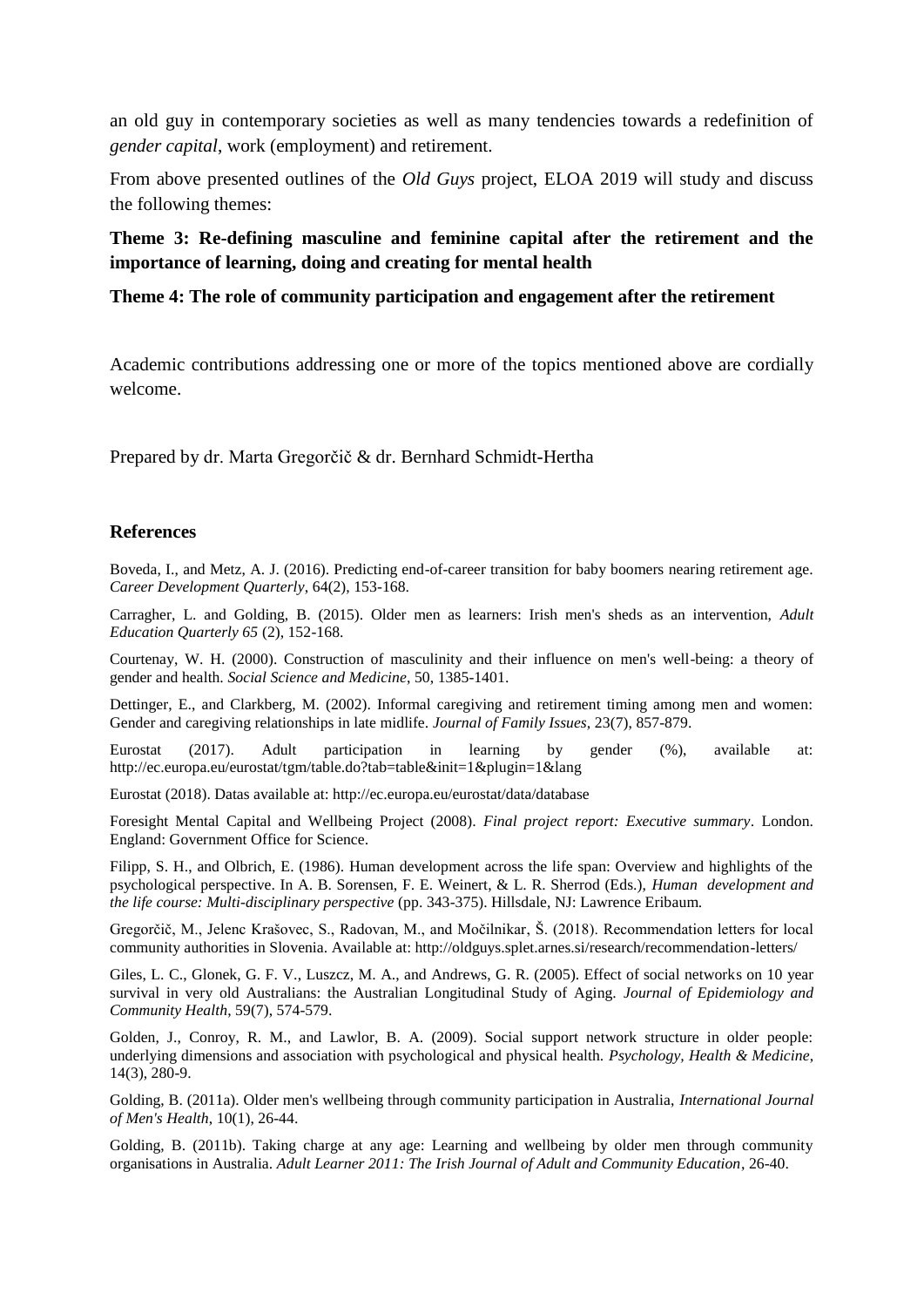Golding, B., Mark, R., and Foley, A. (2014). Men's turn to learn? Discussion and conclusion. In Barry Golding, Rob Mark in Annette Foley (Eds.), *Men Learning Through Life* (pp. 244-259). Leicester: NIACE.

Golding, B. (ed.) (2015). The men's shed movement: The company of men. Champaign, Illinois: Common Ground Publishing LLC.

Goth, U. S., and Småland, E. (2014). The role of civic engagement for men's health and well being in Norway – A contribute to Public Health. *International Journal of Environmental Research and Public Health*, 11, 6375- 6387.

Gottlieb B. H., and Gillespie A. A. (2008). Volunteerism, health, and civic engagement among older adults. *Canadian Journal on Aging*, 27(4), 399-406

Hanlon, N. (2012). *Masculinities, care and equality: Identity and nurture in men's lives*. Basingstoke, England: Palgrave Macmillan.

Holt-Lunstad, J., Smith, T. and Layton, B. (2010): Social Relationships and Mortality Risk: A Meta-analytic Review, PLoS Medicine, 1-20. http://www.plosmedicine.org/article/fetchObject.action?uri=info:doi/10.1371/ journal.pmed.1000316&representation=PDF

Holwerda T. J., Beekman A. T. F., Deeg D. J. H., Stek M. L., van Tilburg T. G., Visser P. J., Schmand B., Jonker C., and Schoevers R. A. (2012). Increased risk of mortality associated with social isolation in older men: Only when feeling lonely? Results from the Amsterdam Study of the Elderly (AMSTEL) Psychol. Med, 42, 843–853.

Huppatz, K., and Goodwin, S. (2013). Masculinised jobs, feminised jobs and men's 'gender capital' experiences: Understanding occupational segregation in Australia. *Journal of Sociology*, 49(2/3), 291–308.

Jelenc Krašovec, S., and Radovan, M. (ur.) (2014). *Older men learning in the community: European snapshots.* Ljubljana, Slovenija: Znanstvena založba Filozofske fakultete Univerze v Ljubljani.

Krajnc, A. (2016). *Starejši se učimo. Izobraževanje starejših v teoriji in praksi*. Ljubljana: Slovenska univerza za tretje življenjsko obdobje, združevanje za izobraževanje in družbeno vključenost.

Lum, T. Y., and Lightfoot, E. (2005). The effects of volunteering of the physical and mental health of older people. *Research on Aging*, 27(1), 31-55.

Mark, R., and Golding, B. (2012). Fostering social policies for engagement of older men in learning and improvement of their health and wellbeing. *International Journal of Education and Ageing*, 2(3), 221-236.

McGivney, V. (1999). *Excluded men: Men who are missing from education and training*. Leicester, England: National Institute of Adult Continuing Education.

McGivney, V. (2004). *Men earn, women learn: Bridging the gender divide in education and training.* Leicester, England: National Institute of Adult Continuing Education.

Merriam, S. B., and Kee, Y. (2014). Promoting community wellbeing: The case of lifelong learning for older adults. *Adult Education Quarterly*, 64(2), 128-144.

Moen, P., Dempster-McClain, D., Williams, R. (1992). Successful aging: A life-course perspective on women's multiple roles and health. *American Journal of Sociology*, 97, 1612-1638.

Musick, M. A., Herzog, A. R., and House, J. S. (1999). Volunteering and mortality among older adults: Findings from a national sample. *Journal of Gerontology: Social Sciences*, 54B, S173-S180.

Oliffe J. L., and Han, C. S. E. (2014). Beyond workers' compensations: Men's mental health in and out of work. *American Journal of Mental Health*, 8(1), 45-53.

Owens, T. (2000). *Men on the move: A study of barriers to male participation in education and training initiatives*. Dublin, Ireland: AONTAS.

Paúl, C., and Ribeiro, O. (2009). Predicting loneliness in old people living in the community, *Reviews in Clinical Gerontology*, 19, 1–8.

Reynolds, K. A., Mackenzie, C. S., Medved, M., and Roger, K. (2015). The experiences of older male adults throughout their environment in community programme for men. *Aging & Society*, 35, 531-551.

Ribeiro, O., Paúl, C., and Nogueira, C. (2007). Real men, real husbands: Caregiving and masculinities in later life, *Journal of Aging Studies*, 21, 302–313.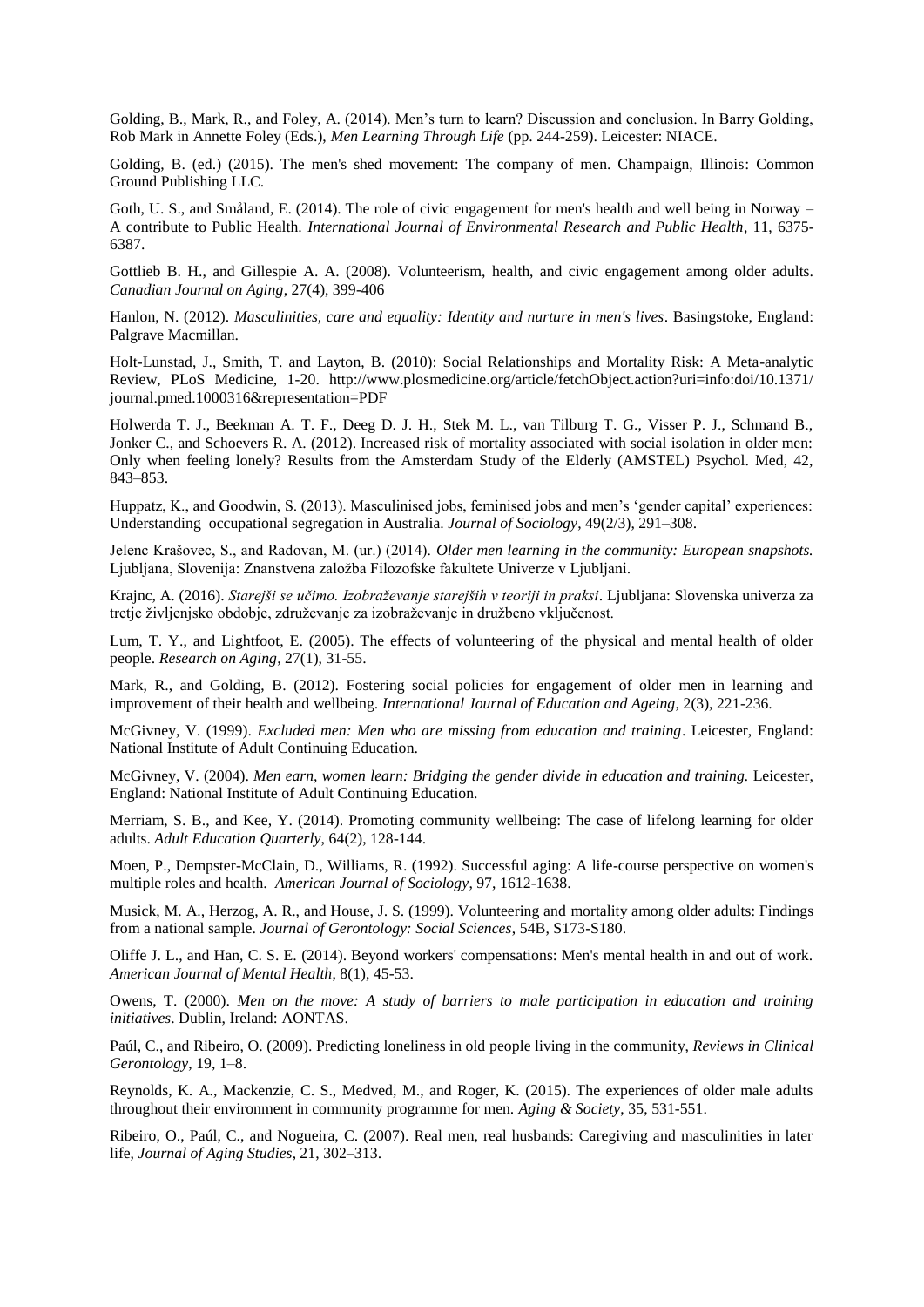Schmidt-Hertha, B., and Rees, S.-L. (2017). Transition to retirement – Learning to redesign one's lifestily. *Research on Ageing and Social Policy*, 5(1), 32-56.

Schuller, T., and Desjardins, R. (2007). Understanding the social outcomes of learning. Paris, France: OECD.

Tett, L. and Maclachlan, K. (2007). Adult literacy and numeracy, social capital, learners identities and selfconfidence. *Studies in the Education of Adults*, 39, 173-167.

Ybarra, O., Burnstein, E., Winkielman, P., Keller, M. C., Manis, M., Chan, E., and Rodriguez, J. (2008). Mental exercising through simple socializing: social interaction promotes general cognitive functioning. *Personality and Social Psychology Bulletin*, 34 (2), 248-259.

Vandervoort, D. (2012). Social Isolation and Gender, *Current psychology*, 19(3), 229-236.

Van Willigen, M. (2000). Differential benefits of volunteering across the life course. *Journal of Gerontology: Social Sciences*, 55B, 308-318.

Wang, H.-X., Karp, A., Winblad, B., and Fratiglioni, L. (2002). Late-life engagement in social and leisure activities is associated with a decreased risk of dementia: A longitudinal study from the Kungsholmen Project. *American Journal of Epidemiology*, 155 (12), 1081-1087.

Wanka, A., Wiesböck, L., Allex, B., Mayrhuber, E., Arnberger, A., Eder, R., Kutalek, R., Wallner, P., Hutter, H.-P., and Kolland, F. (2018). Everyday discrimination in the neighbourhood: What a 'doing' perspective on age and ethnicity can offer. *Ageing and Society*, 1-26.

Wijngaarden, E. van, Leget, C., and Goossensen, A. (2015). Ready to give up on life: The lived experience of elderly people who feel life is completed and no longer worth living. *Social Science & Medicine*, 138, 257-264.

Williamson, T. (2011): Grouchy old men? Promoting older men's mental health and emotional wellbeing. *Working with older people*, 15, 64-76.

#### **Conference themes**

Theme 1: *Silver productivity and lifelong learning*: Re-careering, bridge employment, silver economy, survival strategies, autonomous work/productivity in later life etc.

Theme 2: *Transitions to retirement*: Evaluation of the pre-retirement programs, retirement as a significant cut in senior's biographies, doing retirement, etc.

Theme 3: Re-defining masculine and feminine capital after the retirement and the importance of learning, doing and creating for mental health

Theme 4: The role of community participation and engagement after the retirement

#### **Important dates**

**15 January 2019** Submission of abstracts

**15 February 2019** Acceptance of abstracts confirmed

**20 February 2019** Registration

**10 April 2019** Final papers must be submitted

**10-11 May 2019** Conference in Ljubljana, Slovenia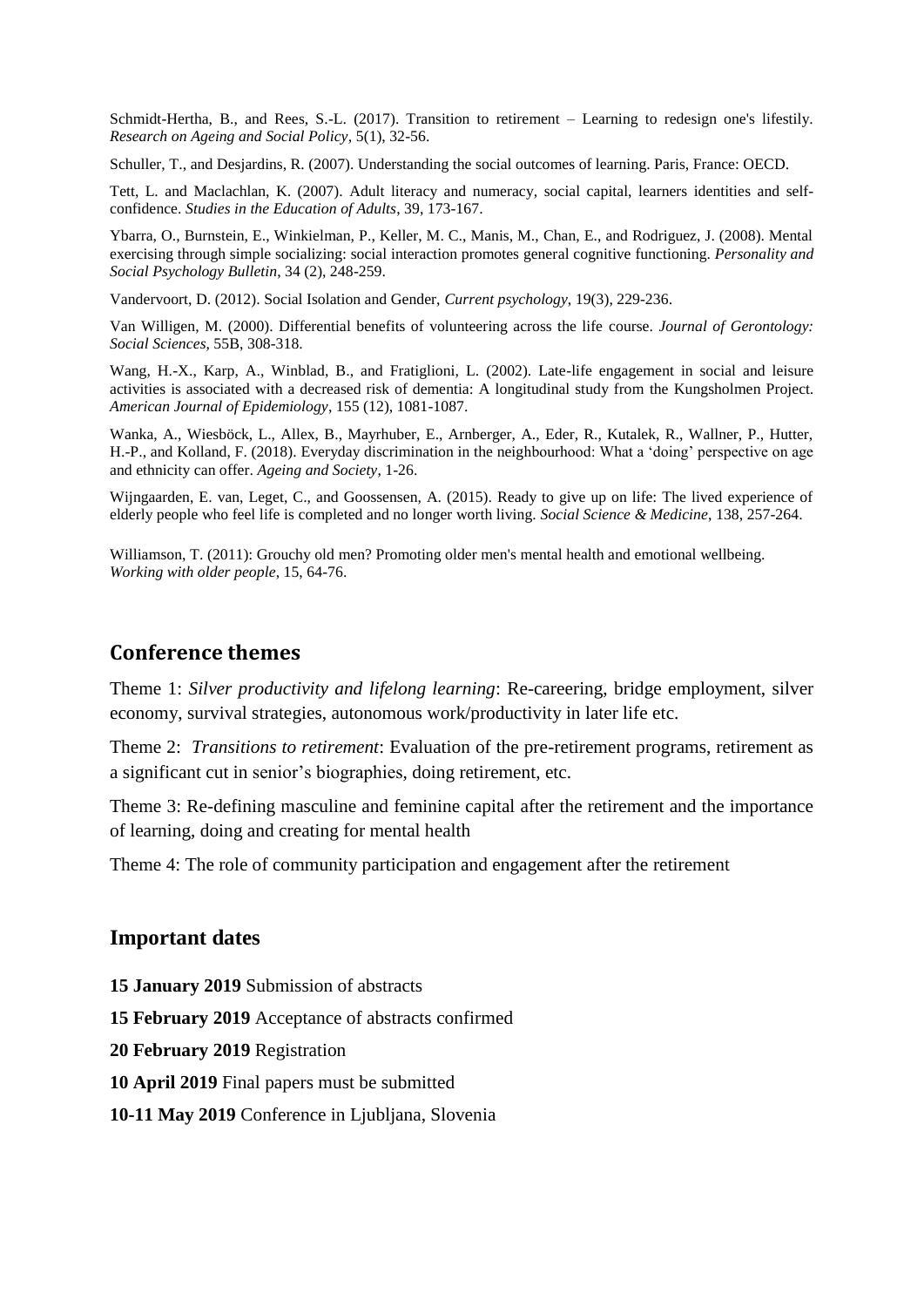## **Organisation**

This conference is organised by the Department of Educational Sciences, Faculty of Arts, University of Ljubljana, in cooperation with Old Guys Say Yes to Community (Erasmus+ project) [\(http://oldguys.splet.arnes.si/\)](http://oldguys.splet.arnes.si/); Slovenian Third Age University [\(http://www.utzo.si/en/\)](http://www.utzo.si/en/); Slovenian Adult Education Association; Electronic Platform for Adult Learning in Europe, EPALE [\(https://ec.europa.eu/epale/\)](https://ec.europa.eu/epale/); CMEPIUS [\(https://eng.cmepius.si/\)](https://eng.cmepius.si/); the ESREA research network "Education and Learning of the Older Adults".

## **Programme (***draft version attached***)**

## **Call for papers and workshops**

The abstract should be maximum 500 words long and include a title and 4 keywords. Please send a separate file with the author(s) name(s), institutional affiliation and contact details, indicating which authors are going to be present at the conference. If you want to propose a workshop, please use the file containing the authors' data to state the requirements of space, facilities or equipment that would be needed. Groups of authors willing to organise roundtables/symposiums should contact the organisation prior to submitting the abstract.

All abstracts should be submitted by email to Marta Gregorčič (marta.gregorcic@ff.uni-lj.si) and Meta Furlan (meta.furlan@ff.uni-lj.si) by 15 January 2019. Acceptance of papers/workshops will be confirmed by 15 February 2019. If accepted for presentation, final versions of papers (no more than 6,000 words including references) must be submitted by 10 April 2019, also via email. Please use Times New Roman, 12 and the APA (American Psychological Association) reference system, 6th edition.

### **Conference fees** *(will be defined in 3 weeks)*

## *The method of payment will be explicit in the second call for papers/register form.*

Conference fee includes the digital Conference Proceedings and refreshments only for the first day of the conference ( $10^{th}$  of May). The second day ( $11^{th}$  of May) will be fully organised by the project *Old Guys Say Yes to Community* (Erasmus+) and free of fees!

ESREA offers two bursaries of  $250 \text{ }\epsilon$  each for PhD students attending the conference, provided they contribute with a paper. To be eligible to apply, students need to be ESREA members (individual or institutional membership). PhD students should declare their willingness to apply when sending the final version of paper. In this case, the email should be addressed to marta.gregorcic@ff.uni-lj.si and meta.furlan@ff.uni-lj.si, but also to Bernhard Schmidt-Hertha - bernhard.schmidt-hertha@uni-tuebingen.de PhD students are to use the bursary money in expenses related to this conference (accommodation, flight, etc.) up to the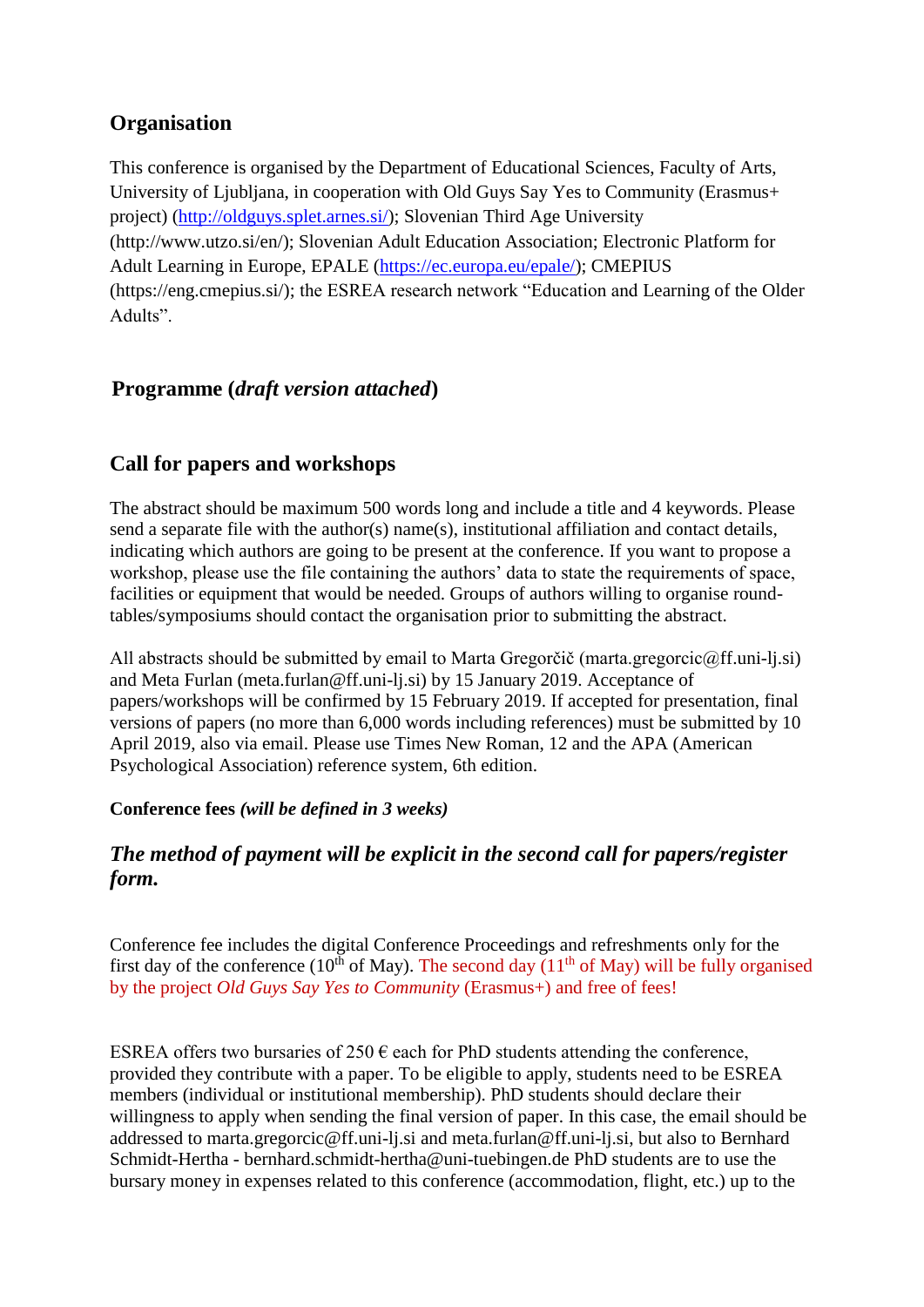limit of 250  $\epsilon$ .

ESREA will refund these expenses against the presentation of receipts. PhD students willing to apply to this bursary are therefore advised to do it earlier.

#### **For conference information please do not hesitate to contact us:**

Marta Gregorčič [\(marta.gregorcic@ff.uni-lj.si\)](mailto:marta.gregorcic@ff.uni-lj.si) & Meta Furlan [\(meta.furlan@ff.uni-lj.si\)](mailto:meta.furlan@ff.uni-lj.si)

### **VENUE**

10<sup>th</sup> of May 2019 ELOA conference will take place at the Faculty of Arts, University of Ljubljana, Aškerčeva cesta 2, Ljubljana, Slovenia

 $11<sup>th</sup>$  of May 2019 (ELOA – Old Guys Say Yes to Community, Erasmus+) conference will take place at the old power station, Slomškova 18, Ljubljana, Slovenia

#### **The city of Ljubljana**

Ljubljana is the political and cultural heart of the Slovenian nation. It is an important European commercial, business, exhibition and congressional centre as well as the transport, science and education centre of Slovenia.

In Ljubljana the old meets the new; and it seems that history has spent all of the settlement's five millennia preparing it to become the nation's capital. It has managed to retain traces from all periods of its rich history; from the legacy of Roman Emona; through to the Renaissance, Baroque and Art Nouveau periods characterised in the house fronts and ornate doorways of the city centre, the romantic bridges adorning the Ljubljanica river, the lopsided rooftops and a park reaching deep into the city centre. Here eastern and western cultures met; and the Italian concept of art combined with the sculptural aesthetics of Central European cathedrals.

The city owes its present appearance partly to Italian baroque and partly to Art Nouveau, which is the style of the numerous buildings erected immediately after the earthquake of 1895. In the first half of the 20th century, modern Ljubljana was shaped by the strong personal style of Jože Plečnik, a great European architect and a local of Ljubljana. The cityscape was complemented by his modernist followers as well as by creations of the "New Wave" of acknowledged young architects. All the different facets of Ljubljana blend harmoniously into a single image. Please check this [website,](https://www.visitljubljana.com/en/visitors/) ask in your hotel or visit the tourist information office for further information. Download brochure [EN,](https://www.visitljubljana.com/assets/Dokumenti-PDF/Tiskovine-EN/Ljubljana-Tourist-Guide.pdf) [SI.](https://www.visitljubljana.com/assets/Dokumenti-PDF/Tiskovine-SI/Turisticni-vodic.pdf)

### **Travelling to Ljubljana**

The country's main airport, *Liubliana Jože Pučnik Airport*, is 26 kilometres away from Ljubljana. It serves flights to most of Europe's major airports.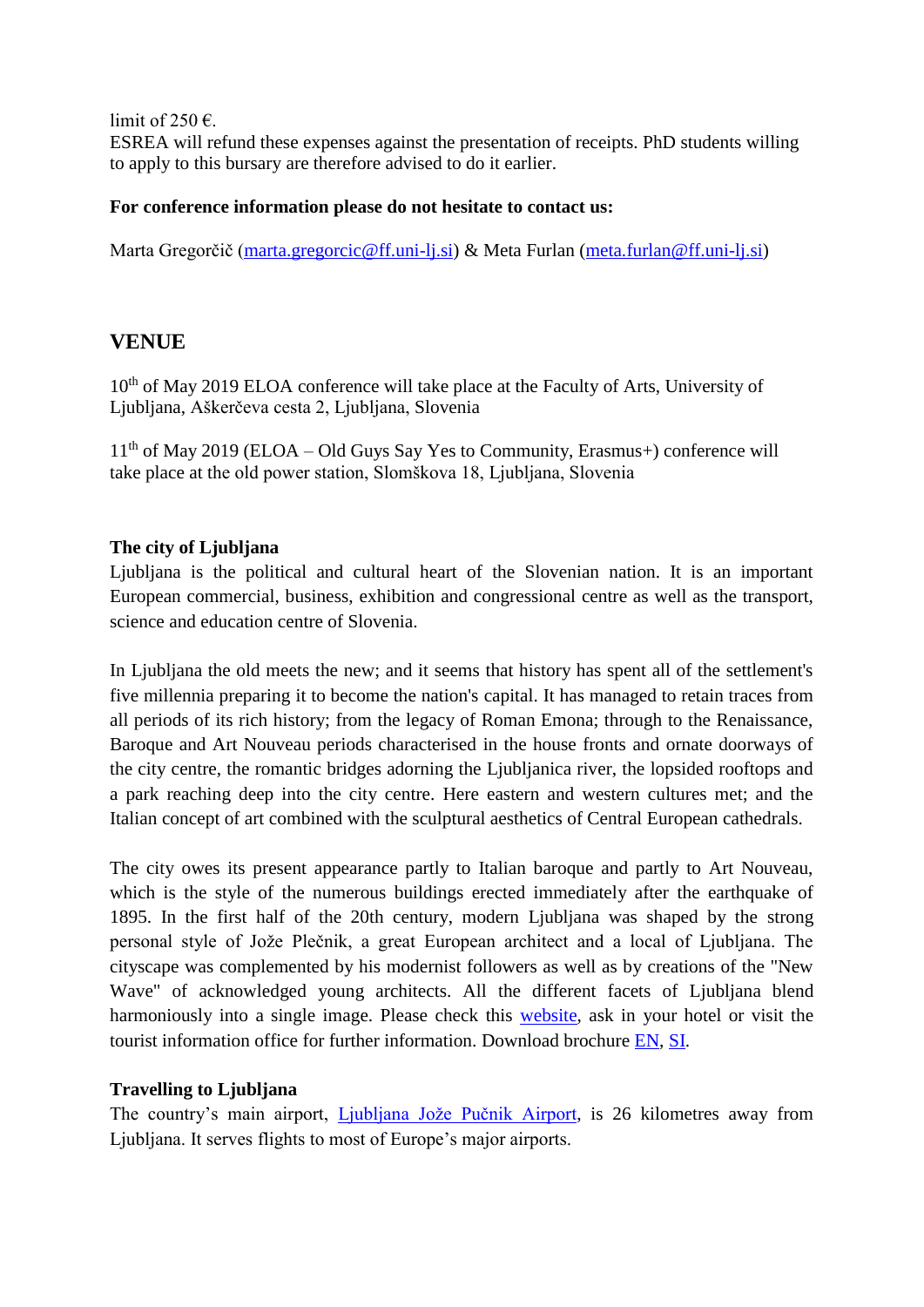## **From Ljubljana Jože Pučnik Airport to the main railway and bus station By shuttle:**

- [GoOpti](https://www.goopti.com/en/) Phone: +386 1 320 45 30 Price to the city centre:  $96$  (also offers low cost transfers to other airports)
- [MARKUN](https://www.markun-shuttle.com/en/index.html) Phone: + 386 41 792 865 Email: [info@markun-shuttle.com](mailto:info@markun-shuttle.com) Price to the city centre:  $96$

## **By taxi:**

• [Airport taxi](http://airporttaxi.si/En/) Phone: +386 31 216 111 Price to the city centre:  $30-40 \text{ }\epsilon$  per car

**By bus:** 

- [Airport to Ljubljana buses](https://www.fraport-slovenija.si/en/passengers-and-visitors/getting-here/bus/) Price to the central railway station:  $4,10 \in$
- [Ljubljana City Public Transport](https://www.visitljubljana.com/en/visitors/explore-the-region/traffic-and-transport/city-buses/) (+ [map\)](http://www.lpp.si/sites/www.jhl.si/files/dokumenti/shema_dnevnih_linij_lpp_september_2018_0.pdf)

## **From the main railway and bus station to the University of Arts**

The meeting will be located at the University of Arts, Aškečeva 2, 1000 Ljubljana. From the main railway and bus station you can take the city public transport:

- o [line 18](http://www.lpp.si/sites/default/files/lpp_vozniredi/iskalnik/tmp/files/908/18_C_300015.pdf) (direction Center stožice)
- o [line 2](http://www.lpp.si/sites/default/files/lpp_vozniredi/iskalnik/tmp/files/363/02_N_300011.pdf) (direction Nove Jarše)
- o [line 27](http://www.lpp.si/sites/default/files/lpp_vozniredi/iskalnik/tmp/files/721/27_N_300011.pdf) (direction NS Rudnik)
- o [line 9](http://www.lpp.si/sites/default/files/lpp_vozniredi/iskalnik/tmp/files/582/09_B_300011.pdf) (direction Barje)

to the bus station Konzorcij and then get bus [line 1](http://www.lpp.si/sites/default/files/lpp_vozniredi/iskalnik/tmp/files/822/01_M_601012.pdf) (direction Mestni log) or [line 6](http://www.lpp.si/sites/default/files/lpp_vozniredi/iskalnik/index.php?stop=601012-1&ref=790) (direction Dolgi most) to bus station Aškerčeva or you can take taxi. We recommend [taxi Metro,](https://www.taximetro.si/?page_id=335) phone +386 80 11 90, email: [info@taximetro.si.](mailto:info@taximetro.si)

### **Where to stay**

There is a vast array of accommodation options in Ljubljana, ranging from hostels to 5-star hotels. Most of them are located in the very city centre, the rest are well connected by city bus or shuttle services. Ljubljana is very popular tourist destination, especially during the summer, therefore prices go up during the summer season. We suggest that you take care of the accommodation issues as soon as possible.

Please find some suggestion below (we recommend that you make reservation through the hotel website):

[Adora Hotel \\*\\*\\*](https://www.adorahotel.si/)

Rožna ulica 7, 1000 Ljubljana Phone: +386 820 57 240 Email: [info@adorahotel.si](mailto:info@adorahotel.si)

[Allegro Hotel \\*\\*\\*\\*](http://www.allegrohotel.si/?lang=en)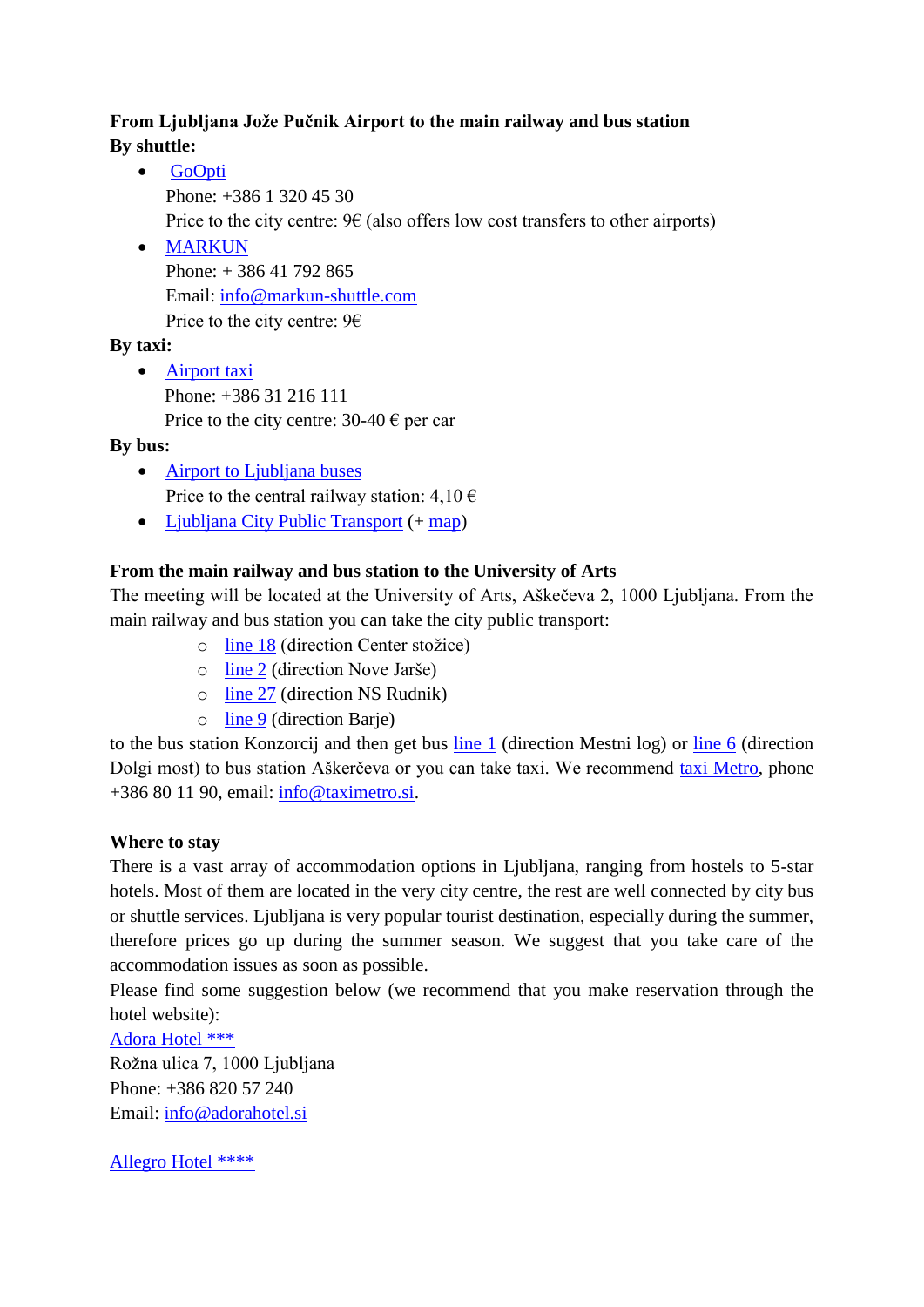Gornji trg 6, 1000 Ljubljana Phone: +386 59 119 620 Email: [info@allegrohotel.si](mailto:info@allegrohotel.si)

#### [Best Western Premier Hotel Slon \\*\\*\\*\\*](https://www.hotelslon.com/en-gb)

Slovenska cesta 34, 1000 Ljubljana Phone: +386 1 470 11 70 Email: [sales@hotelslon.com](mailto:sales@hotelslon.com)

#### [Lesar Hotel Angel \\*\\*\\*\\*](http://angelhotel.si/)

Gornji trg 7, 1000 Ljubljana Phone: +386 1 425 50 89 Email: [info@angelhotel.si](mailto:info@angelhotel.si)

#### [Vander Urbani Resort \\*\\*\\*\\*](http://vanderhotel.com/)

Krojaška ulica 6-8, 1000 Ljubljana Phone: +386 1 200 90 00 Email: [info@vanderhotel.com](mailto:info@vanderhotel.com)

#### [Art Hotel \\*\\*\\*](https://www.arthotel.si/en-gb)

Soteska 8, 1000 Ljubljana Phone: +386 1 252 68 00 Email: [arthotel@mihovec.si](mailto:arthotel@mihovec.si)

#### [B&B Hotel Ljubljana Park \\*\\*\\*](https://www.hotelpark.si/en/)

Tabor 9, 1000 Ljubljana Phone: +386 1 300 25 00 Email: info@hotelpark.si

#### [Hostel Tresor](http://www.hostel-tresor.si/en/)

Čopova ulica 38, 1000 Ljubljana Phone: +386 1 200 90 60 Emial: [info@hostel-tresor.si](mailto:info@hostel-tresor.si)

#### [Hostel Celica](http://www.hostelcelica.com/en)

Metelkova 8, 1000 Ljubljana Phone: +386 1 230 97 00 Email: info@hostelcelica.com

#### **Where to eat**

Ljubljana has a wide and varied choice of a good restaurants. You can choose from traditional gostilna restaurants serving Slovenian cuisine and restaurants offering different international cuisines. We leave some links of where to eat in Ljubljana. <https://julijarestaurant.com/>